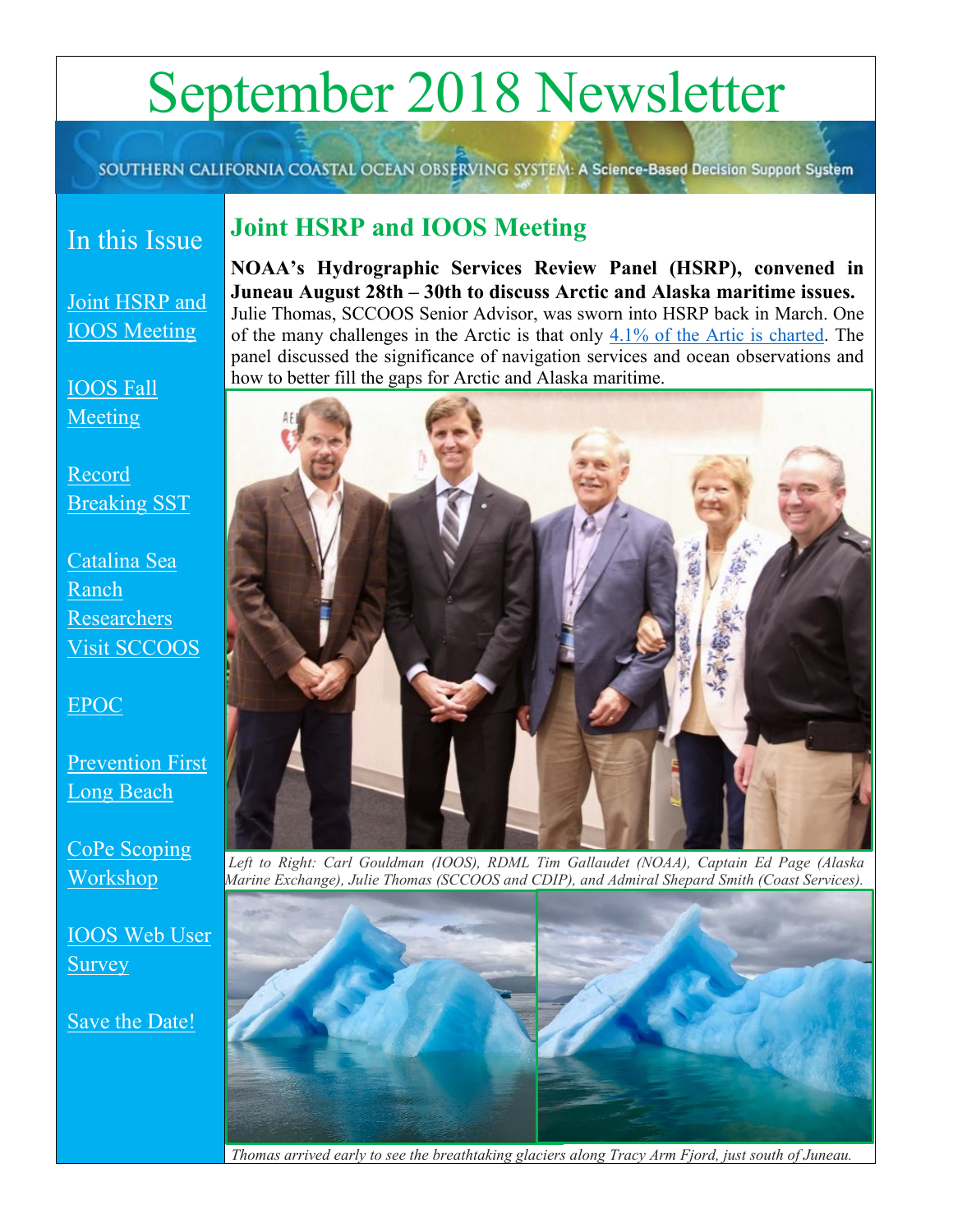### In this Issue

[Joint HSRP and](#page-0-0)  [IOOS Meeting](#page-0-0)

[IOOS Fall](#page-1-0)  [Meeting](#page-1-0)

[Record](#page-1-1)  [Breaking SST](#page-1-1)

[Catalina Sea](#page-2-0)  [Ranch](#page-2-0)  [Researchers](#page-2-0)  [Visit SCCOOS](#page-2-0)

[EPOC](#page-2-1)

[Prevention First](#page-3-0)  [Long Beach](#page-3-0)

[CoPe Scoping](#page-3-1)  [Workshop](#page-3-1)

[IOOS Web User](#page-4-0)  **[Survey](#page-4-0)** 

#### [Save the Date!](#page-5-0)

### <span id="page-1-0"></span>**IOOS Fall Meeting and Directors Meeting**

#### **Clarissa Anderson, SCCOOS Director, and Julie Thomas, SCCOOS Senior Advisor, attended the annual IOOS Program meeting hosted by MARACOOS on September 18th and 19th in Annapolis, MD.**

The meeting focused on how U.S. IOOS can address the growing need for biological observations. Prior to the meeting each Regional Association interviewed key stakeholders to build a greater understanding of who in our region has a need for biological observations, data, and products. SCCOOS supports local biological observations by 1) contributing to the statewide [HABMAP program;](http://www.habmap.info/) 2) monitoring for [HAB species and domoic acid](http://sccoos.org/data/habs/) at eight shore stations, 3) synthesizing the monthly HAB monitoring data into a collaborative [California HAB Bulletin;](http://sccoos.org/california-hab-bulletin/) 4) collecting [phytoplankton and zooplankton samples](http://sccoos.org/calcofi/) on CalCOFI – CCE-LTER cruises; 5) conducting [seabird surveys](http://sccoos.org/seabirds/) on CalCOFI and NMFS Juvenile Rockfish Ecosystem surveys; and 6) SCCOOS is in the process of making HABMAP data available on the ERDDAP server to later be ingested in the MBON portal.



*IOOS Fall Program Meeting at the Chesapeake Bay Foundation in Annapolis, MD.* 

### <span id="page-1-1"></span>**Record Breaking Sea Surface Temperatures in Southern California**

**Ocean Temperatures hit record high in San Diego at 78.8°F on August 3rd.**

Researchers from [Scripps](https://scripps.ucsd.edu/news/highest-ever-seawater-temperature-recorded-scripps-pier)  [Institution of Oceanography](https://scripps.ucsd.edu/news/highest-ever-seawater-temperature-recorded-scripps-pier) have been collecting data near the Scripps Pier since 1916. Researchers have also been collecting seawater temperature from Automated Shore Stations, gliders and buoys. All of which are telling a similar story. Clarissa Anderson talked with [CNN](https://www.facebook.com/SCCOOS/videos/2164390110513372/) about the anomalous warming trend in Southern California that we have been experiencing since the 2014 "blob" event.

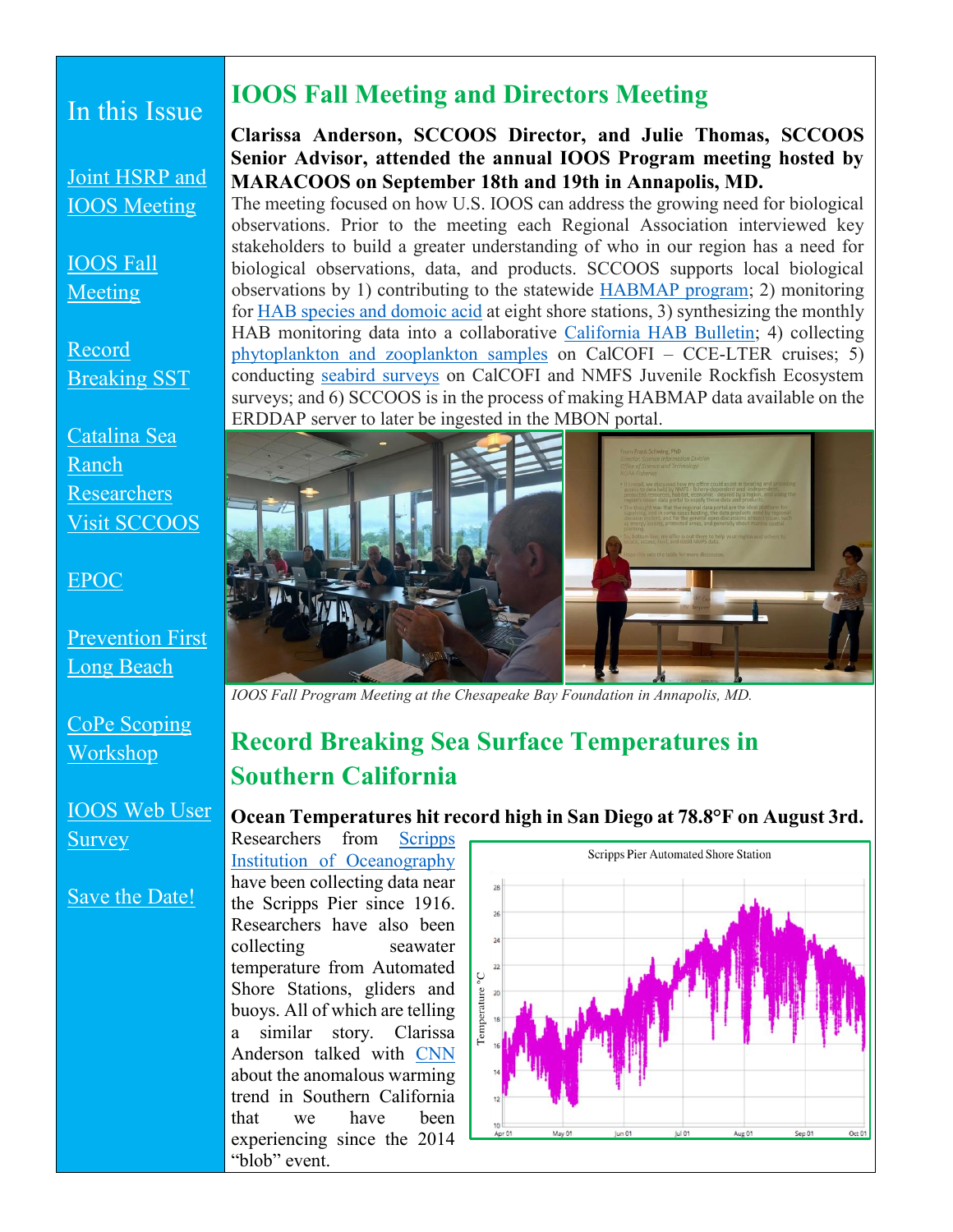### In this Issue

[Joint HSRP and](#page-0-0)  [IOOS Meeting](#page-0-0)

[IOOS Fall](#page-1-0)  [Meeting](#page-1-0)

[Record](#page-1-1)  [Breaking SST](#page-1-1)

[Catalina Sea](#page-2-0)  [Ranch](#page-2-0)  [Researchers](#page-2-0)  [Visit SCCOOS](#page-2-0)

#### [EPOC](#page-2-1)

[Prevention First](#page-3-0)  [Long Beach](#page-3-0)

[CoPe Scoping](#page-3-1)  [Workshop](#page-3-1)

[IOOS Web User](#page-4-0)  **[Survey](#page-4-0)** 

[Save the Date!](#page-5-0)

### <span id="page-2-0"></span>**Catalina Sea Ranch and Primary Ocean Producers**

**On August 29th, Clarissa Anderson (SCCOOS Executive Director), Megan Hepner (SCCOOS Program Coordinator) and James Behrens (CDIP) met with Lindsay Cruver from Catalina Sea Ranch and Courtney Schatzman from Primary Ocean Producers to discuss collaborating to add ocean acidification measurements to Catalina Sea Ranch NOMAD buoy.**  As part of a West Coast-wide ocean acidification project funded by IOOS and the [NOAA Ocean Acidification Program](https://oceanacidification.noaa.gov/) the Generation 1 ACDC system was developed by [Sunburst Sensors](http://sunburstsensors.com/) to allow low-cost measurement of pCO2. The Generation 1 ACDC system was [deployed at Carlsbad Aquafarm](http://sccoos.org/data/oa/) in June and operated by Todd Martz's lab. Once the  $2<sup>nd</sup>$ -generation ACDC system is complete and ready to be deployed, we hope to transfer the Generation 1 ACDC system to Catalina Sea Ranch.



*Left to Right: Courtney Schatzman (Ocean Producers), Lindsay Cruver (Catalina Sea Ranch), Clarissa Anderson (SCCOOS), James Behrens (CDIP), and Megan Hepner (SCCOOS).*

### <span id="page-2-1"></span>**Eastern Pacific Ocean Conference (EPOC)**

**Clarissa Anderson, SCCOOS Executive Director and EPOC President, attended the 65th annual [Eastern Pacific Ocean Conference](http://www.easternpacificoceanconference.org/program.html) September 12th – 15th in Mt. Hood, Oregon. This was an incredibly fun meeting thanks to the support of EPOC Treasurer, Noel Pelland, and this year's Co-Chairs, Manu Di Lorenzo and Liz Drenkard.**

Thomas "Zack" Powell from UC Berkeley gave an exciting fireside chat about ecosystem predictability. Over the course of the meeting, many thought-provoking discussions arose regarding the state of the California Current Ecosystem, with sessions highlighting Nearshore Processes, Marine Protected Areas, and Trends in the Eastern North Pacific Ocean. The full agenda can be found [here.](http://www.easternpacificoceanconference.org/EPOC_2018_Program.pdf)



**Eastern Pacific Ocean Conference** easternpacificoceanconference.org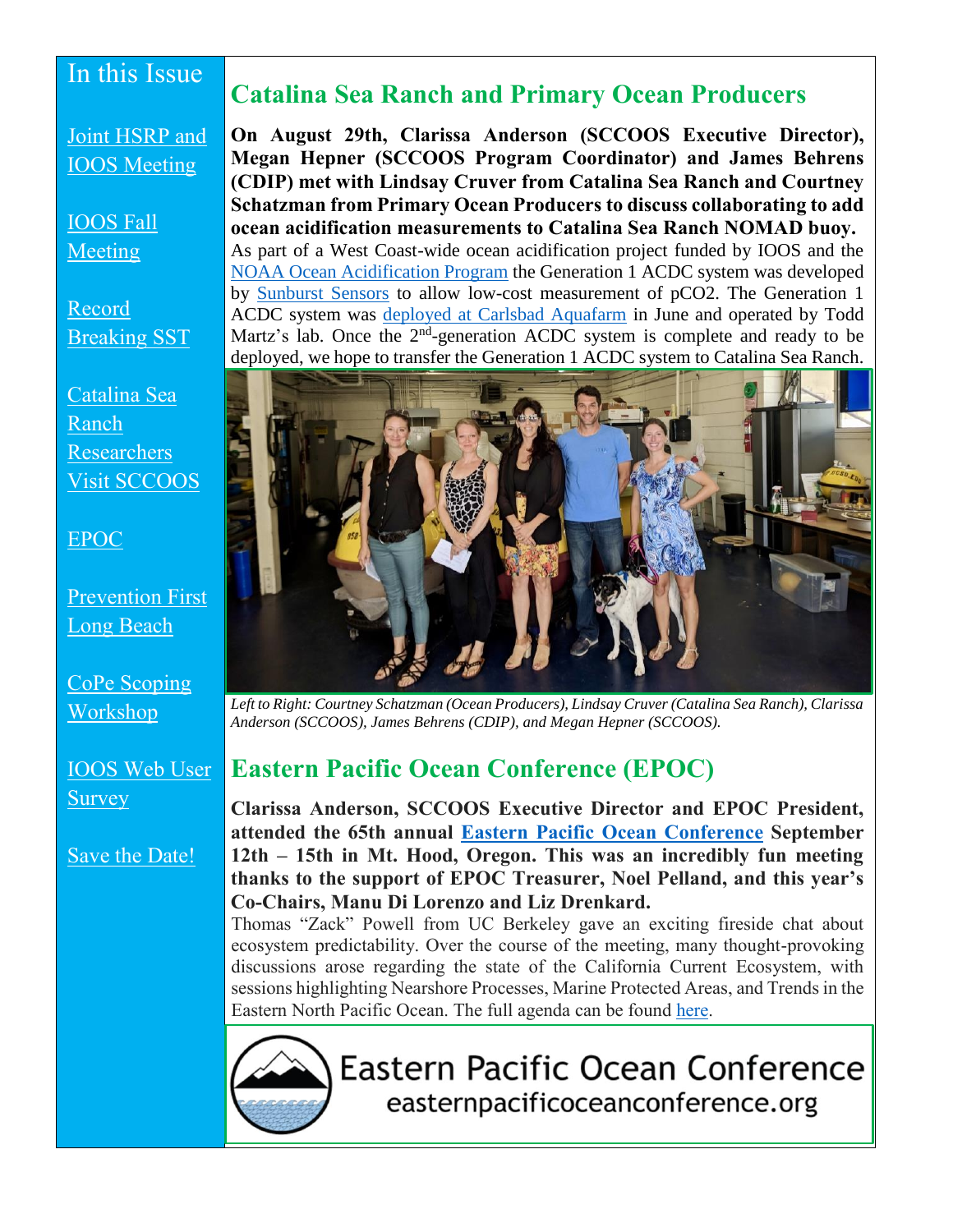### In this Issue

### <span id="page-3-0"></span>**Prevention First Long Beach**

[Joint HSRP and](#page-0-0)  [IOOS Meeting](#page-0-0)

[IOOS Fall](#page-1-0)  [Meeting](#page-1-0)

[Record](#page-1-1)  [Breaking SST](#page-1-1)

[Catalina Sea](#page-2-0)  [Ranch](#page-2-0)  [Researchers](#page-2-0)  [Visit SCCOOS](#page-2-0)

#### [EPOC](#page-2-1)

[Prevention First](#page-3-0)  [Long Beach](#page-3-0)

[CoPe Scoping](#page-3-1)  [Workshop](#page-3-1)

[IOOS Web User](#page-4-0)  [Survey](#page-4-0)

[Save the Date!](#page-5-0)

#### **Julie Thomas attended the Prevention First symposium where Captain Kip Louttit, SCCOOS Board of Governors member, presented on the Under Keel Clearance project for the Port of Long Beach.**

Every two years the California State Land Commission presents its Prevention First symposium to discuss pollution prevention. The convention was a nice opportunity to talk about the benefits of the SCCOOS HF Radar surface currents and the CDIP wave buoys. Learn more about the symposium [here.](http://www.slc.ca.gov/About/PF.html/XLnpZ/Prevention_First/PF2002.html)



*Left to Right: Captain Kip Louttit (Marine Exchange of Southern California) and Chris P. (California State Lands Commission) Photo credit: California State Lands Commission.* 

### <span id="page-3-1"></span>**Coastlines and People (CoPe) Scoping Workshop**

#### **September 26th to 27th Clarissa Anderson, SCCOOS Executive Director, attended the virtual [CoPe Scoping workshop.](https://coastlinesandpeople.org/)**

The NSF CoPe Initiative launched several national workshops to scope ideas for regional "hubs" that would help bring science and the human dimension together while optimizing existing knowledge and programs. You can view the workshop recommendations [here.](https://www.youtube.com/watch?v=jvki4IgDMqU)

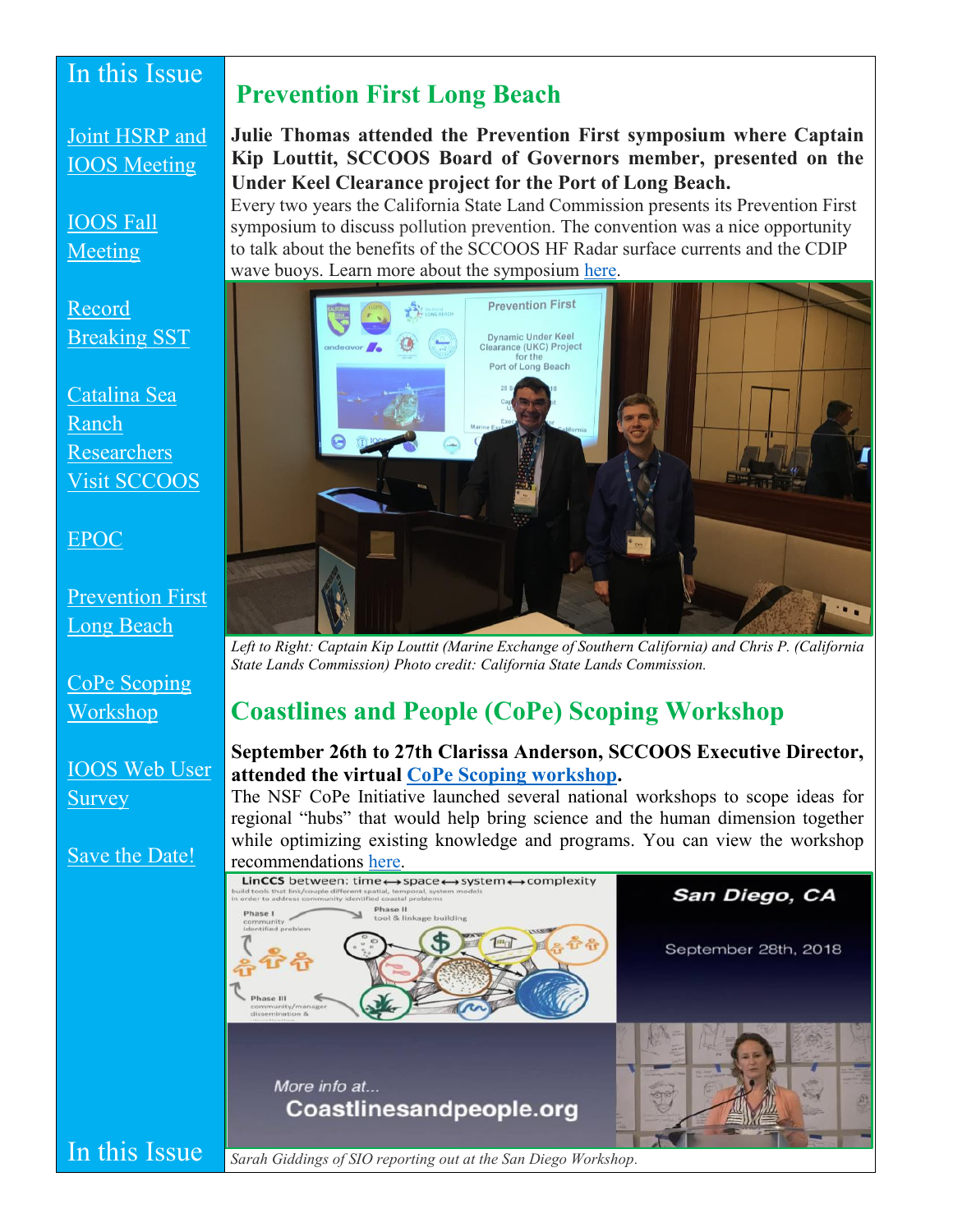#### [Joint HSRP and](#page-0-0)  [IOOS Meeting](#page-0-0)

### <span id="page-4-0"></span>**IOOS Web User Survey Results**

[IOOS Fall](#page-1-0)  [Meeting](#page-1-0) [Record](#page-1-1)  [Breaking SST](#page-1-1) who took the time to answer the survey. We will be sure to use this information to [Catalina Sea](#page-2-0)  enhance our observations, products, and projects. [Ranch](#page-2-0)  [Researchers](#page-2-0)  check all that apply. [Visit SCCOOS](#page-2-0) Industry (e.g., siting consideratio. Maritime Safety (e.g., deciding w. Fishing (e.g., determine best fishi. [EPOC](#page-2-1) Management Agency (e.g., writin. [Prevention First](#page-3-0)  Other [Long Beach](#page-3-0) [CoPe Scoping](#page-3-1)  [Workshop](#page-3-1) Public Use (e.g., beach safety, pla. [IOOS Web User](#page-4-0)  [Survey](#page-4-0) [Save the Date!](#page-5-0) Very difficult 4.1% Somewhat difficult 21.6% 33.8% Very easy  $33.8$ 

**SCCOOS posted the IOOS Web User Survey from September 10th – 24th.**  IOOS asked each regional association to conduct a short survey of [eight questions.](https://docs.google.com/forms/d/e/1FAIpQLSdK4xT61Bb1e4CWanBN2EFLf391gmWKmOatOvTivNrKkT8ohA/viewform?usp=sf_link) The information will provide IOOS with a system-wide assessment of users and will inform their outreach and message to NOAA and Congress as well as be a part of an economic valuation study. We had a total of 96 respondents. The majority of respondents said they use SCCOOS observations, products, and projects for research, education, and public use. Many of the comments and feedback were along the lines of improving our web-based delivery of data and products. We appreciate all of you

2. Please select a category that describes how you are using the data in our observations, products and/or projects and then describe the use further. Please



4. How easy is it to use SCCOOS observation, products and/or projects?

Somewhat easy 40.5% *SCCOOS results from questions two and four from the IOOS Web User Survey.*